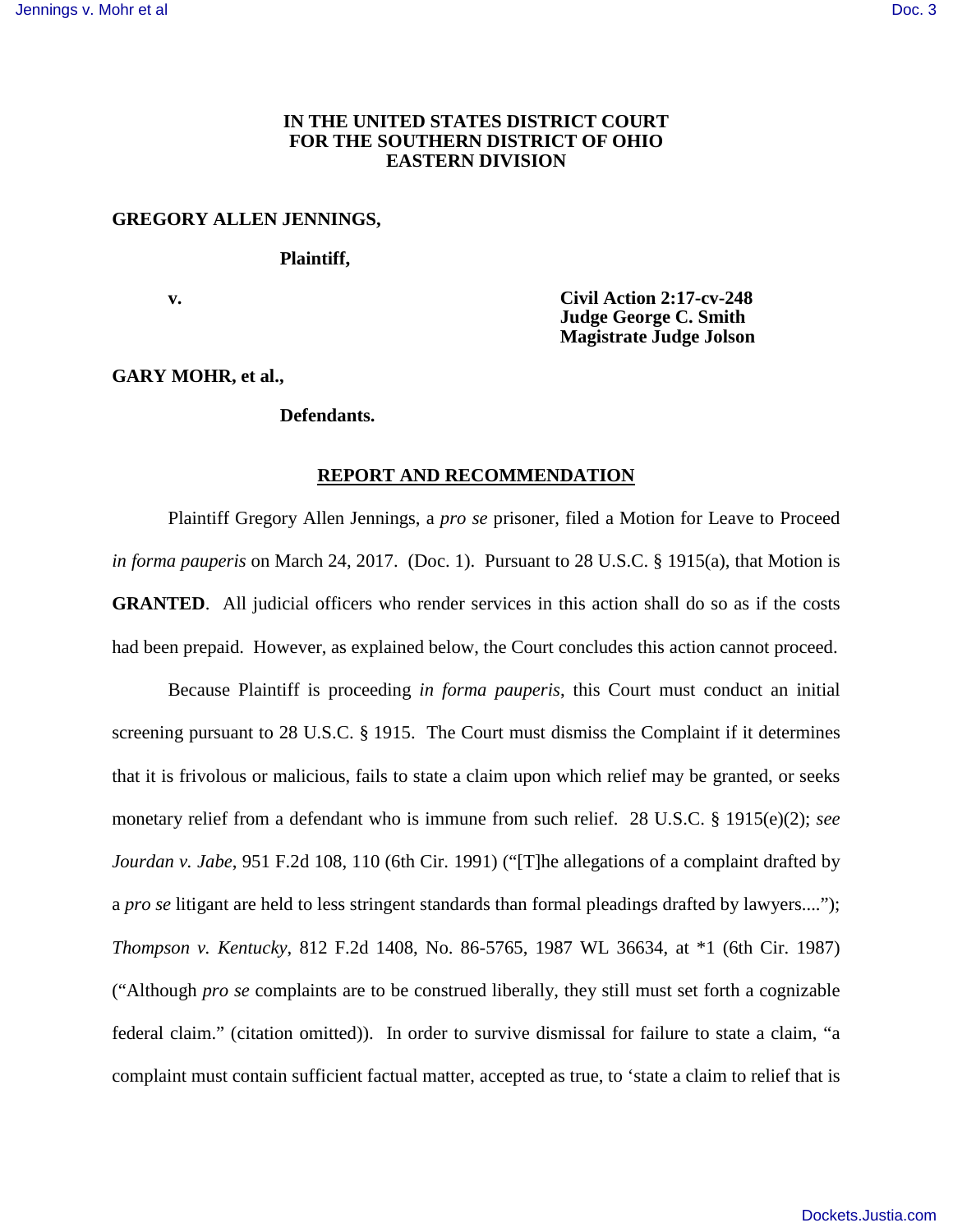plausible on its face.'" *Ashcroft v. Iqbal*[, 556 U.S. 662, 678 \(2009\)](https://1.next.westlaw.com/Link/Document/FullText?findType=Y&serNum=2018848474&pubNum=0000780&originatingDoc=I70c5c010e3e611e69a9296e6a6f4a986&refType=RP&fi=co_pp_sp_780_678&originationContext=document&transitionType=DocumentItem&contextData=(sc.Search)#co_pp_sp_780_678) (quoting *Bell Atl. Corp. v. Twombly*, 550 U.S. 554, 570 (2007)). Applying those standards here, the Undersigned **RECOMMENDS DISMISSAL**. (Doc. 1-2).

### **I. BACKGROUND**

In the most general terms, Plaintiff brings an Eighth Amendment claim for deliberate indifference to his medical needs. The details of his claim, however, are difficult to decipher. In terms of physical complaints, Plaintiff states that he has "very sharp pains" "at the top of [his] cervical," where he has "screws" (Doc. 1-1 at 5, PAGEID #: 10) and back problems (*id*. at 9, PAGEID #: 14). Plaintiff states that he had surgery at Ohio State University, where they "took a lot out" and "almost lost [him]." (*Id*. at 5, PAGEID #: 10). Plaintiff also complains of "constant[ly] getting real hard headaches" that cause "the entire portion of [his] left side" to go "numb." (*Id*. at 11, PAGEID #: 16).

Plaintiff claims he fell getting out of the bathtub, and Defendant Nurse Kelly Haggard and others picked him up despite being "well aware" that "his neck was broken." (*Id*. at 7, PAGEID #: 12; *see also id*. at 9, PAGEID #: 14 (alleging generally that "medical officials put [him] in the wheelchair and put [him] in harm's way, considering [his] neck was broken already")). Plaintiff also complains that, at some later point in time, Defendants took the wheelchair away from him, which caused him to fall. (*Id.* at 11, PAGEID #: 16). Similarly, Plaintiff contends that two nurses improperly "took a device from [him]" before he left North Central Correctional Complex. (*Id*. at 7, PAGEID #: 12).

Plaintiff complains about the understaffing of medical personnel (*id*. at 6, PAGEID #: 11; *id*. at 9, PAGEID #: 14) and states that his requests for medication have been ignored (*id*. at 5, PAGEID #: 10). Plaintiff further claims, upon his transfer to a new institution, the medical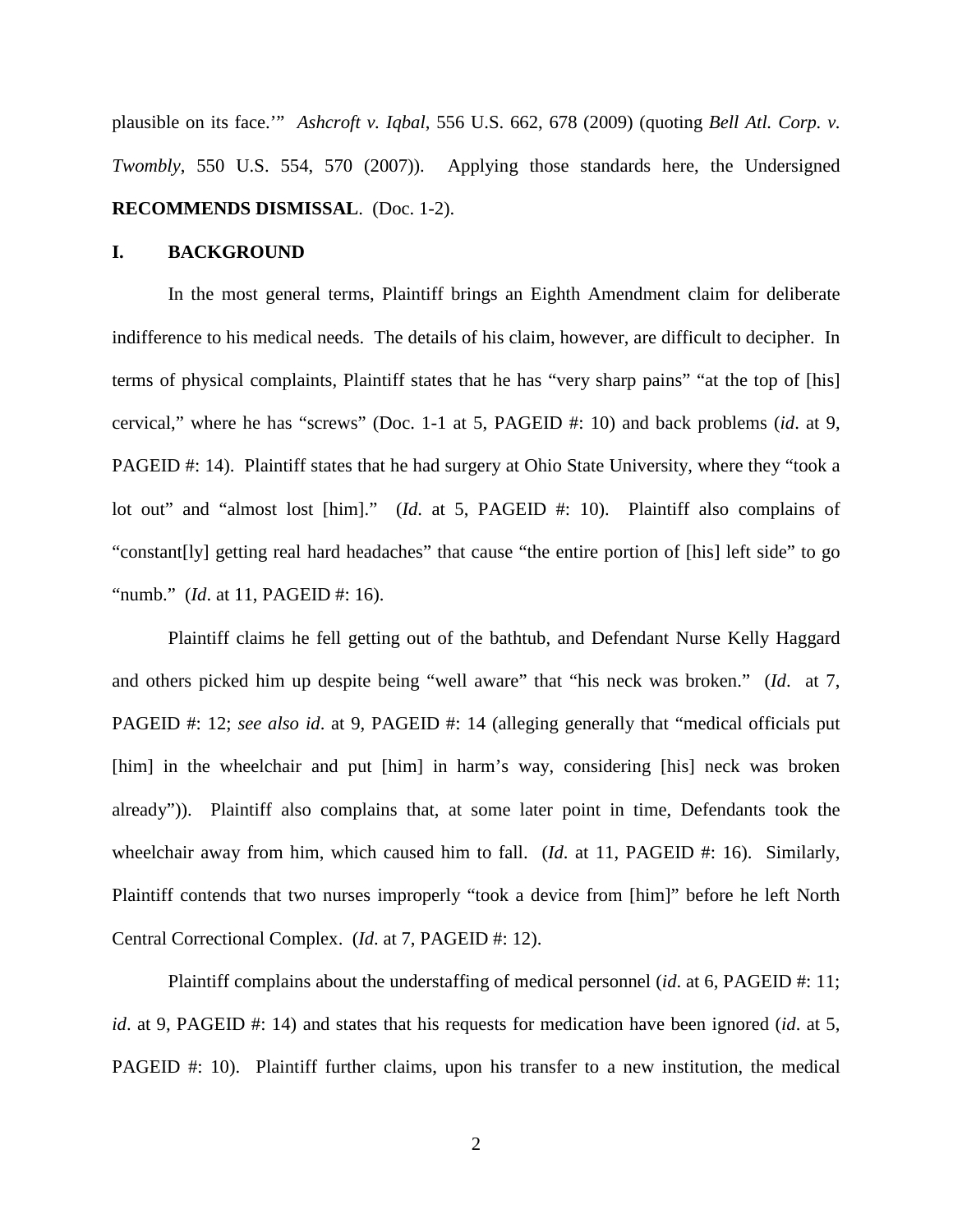officials were never informed, as they should have been, about an "upcoming procedure" (*id*. at 10, PAGEID #: 15) and, prior to April 20, 2014, an "H.C.A. said they didn't have to honor taking [him] to Toledo University." (*id*. at 7, PAGEID #: 12).

Plaintiff also claims that Defendants have improperly limited his movement within the institution. In particular, Plaintiff asserts he was confined to his cell because he was in a wheelchair (*id.* at 8, PAGEID #: 13) and when Nurse Haggard was working, which "was everyday" (*id.* at 10, PAGEID #: 15). He also asserts that "the H.C.A. would not allow [him] to go farther than the front part of the infirmary." (*Id*.).

Plaintiff's primary complaint appears to be based on his interactions with Dr. DeLaCruz in the summer of 2014. (*Id.* at 6, PAGEID #: 11). According to Plaintiff, he revealed to Dr. DeLaCruz that he "was intending [to] bring charges against the Med. Officials in Allen for the wanton infliction of pain they caused [him]," to which she responded, "if you have a problem with any of my colleagues you and I will become enemies." (*Id*.). Plaintiff claims that Dr. DeLaCruz conducted only "basic checks," but concluded that his medications were unnecessary. (*Id*. at 9–10, PAGEID #: 14–15). Plaintiff further accuses Dr. DeLaCruz of "removing all important paperwork" to hide her actions. (*Id*. at 10, PAGEID #: 15).

Plaintiff asserts that "medical officials" have "done everything to make [him] give up the fight concerning [his] health" and to convince him "there was nothing wrong…." (*Id*. at 6, PAGEID #: 11). According to Plaintiff, tests showed "at the very beginning that [he] had a serious condition that required a specialist to deal [his] circumstances," but Defendants "tried to prove one thing. There was nothing wrong…." (*Id*. at 11, PAGEID # 16). He claims that "even at this point they are trying to get [him] to walk." (*Id*.).

Finally, in allegations seemingly unrelated to his health, Plaintiff complains of having to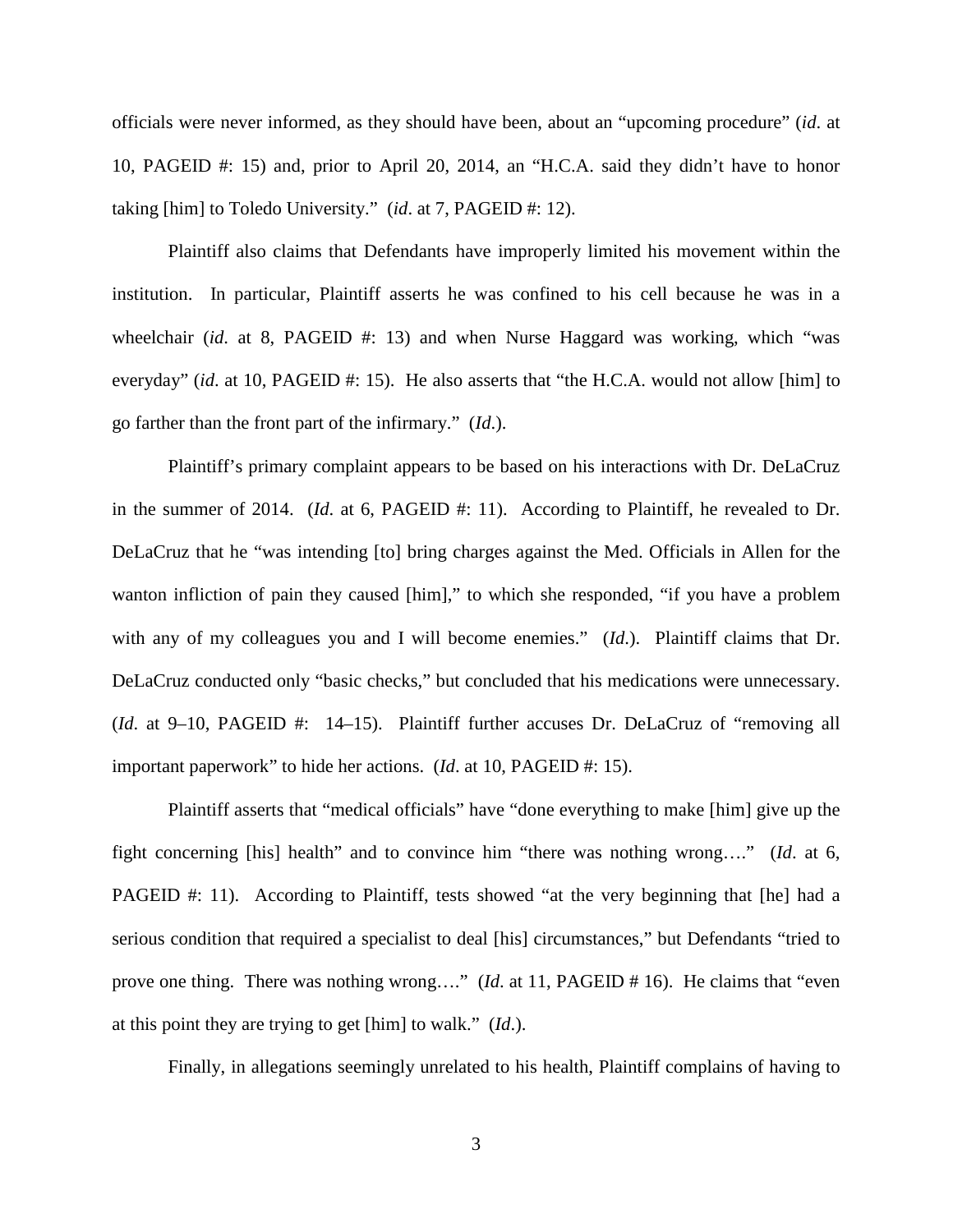rely on an officer to put his outgoing mail in the box and that "auditors" conducting an "internal audit" were "laughing at [him]." (*Id*. at 8, PAGEID #: 13).

# **II. DISCUSSION**

### **A. Statute of Limitations**

As an initial matter, it appears that Plaintiff's claim is untimely. Although the statute of limitations is normally an affirmative defense that must be raised by defendants in an answer, if the limitations bar appears on the face of the complaint, the Court may apply it during the initial screening process. *See, e.g.*, *Watson v. Wayne Cty.*[, 90 Fed. App'x 814, 815](https://1.next.westlaw.com/Link/Document/FullText?findType=Y&serNum=2004093189&pubNum=6538&originatingDoc=I307999796cc811e1b71fa7764cbfcb47&refType=RP&originationContext=document&transitionType=DocumentItem&contextData=(sc.UserEnteredCitation)) (6th Cir. Jan. 26, [2004\)](https://1.next.westlaw.com/Link/Document/FullText?findType=Y&serNum=2004093189&pubNum=6538&originatingDoc=I307999796cc811e1b71fa7764cbfcb47&refType=RP&originationContext=document&transitionType=DocumentItem&contextData=(sc.UserEnteredCitation)) ("If a statute of limitations defense clearly appears on the face of a pleading, the district court can raise the issue *sua sponte*"). The statute of limitations for claims under 42 U.S.C. § 1983 is the two years. *See [Browning v. Pendleton](https://1.next.westlaw.com/Link/Document/FullText?findType=Y&serNum=1989040433&pubNum=350&originatingDoc=I307999796cc811e1b71fa7764cbfcb47&refType=RP&originationContext=document&transitionType=DocumentItem&contextData=(sc.UserEnteredCitation))*, 869 F.2d 989, 990 (6th Cir. 1989). Plaintiff submitted his Complaint to this Court on March 27, 2017, so any claim that arose before March 27, 2015 generally would be considered untimely. *See id*. The allegations in Plaintiff's Complaint appear to have occurred in or before 2014. (*See* Doc. 1-1 at 6, PAGEID #: 11 (referencing 2014); *see also id*. at 7, PAGEID #: 12 (same)).

Plaintiff even acknowledges that his claim may be barred by the statute of limitations, stating that he never pursued his claim in Court and "took for grant[ed] the time of its expiration date." *(Id.* at 5, PAGEID #: 10). Plaintiff's fall while getting out of the bathtub appears to have occurred sometime in or before 2014 (*id*. at 7, PAGEID #: 12) (referencing an appointment scheduled for April 20, 2014, after the fall)), as does the allegedly improper interaction with Dr. DeLaCruz (*id*. at 5, PAGEID #: 10) (referencing the summer 2014)). Moreover, Plaintiff acknowledges that certain circumstances he complains of, such as understaffing, have improved since 2014. (*See, e.g.*, *id*. at 6, PAGEID #: 11 (discussing his transfer from C.R.C. and observing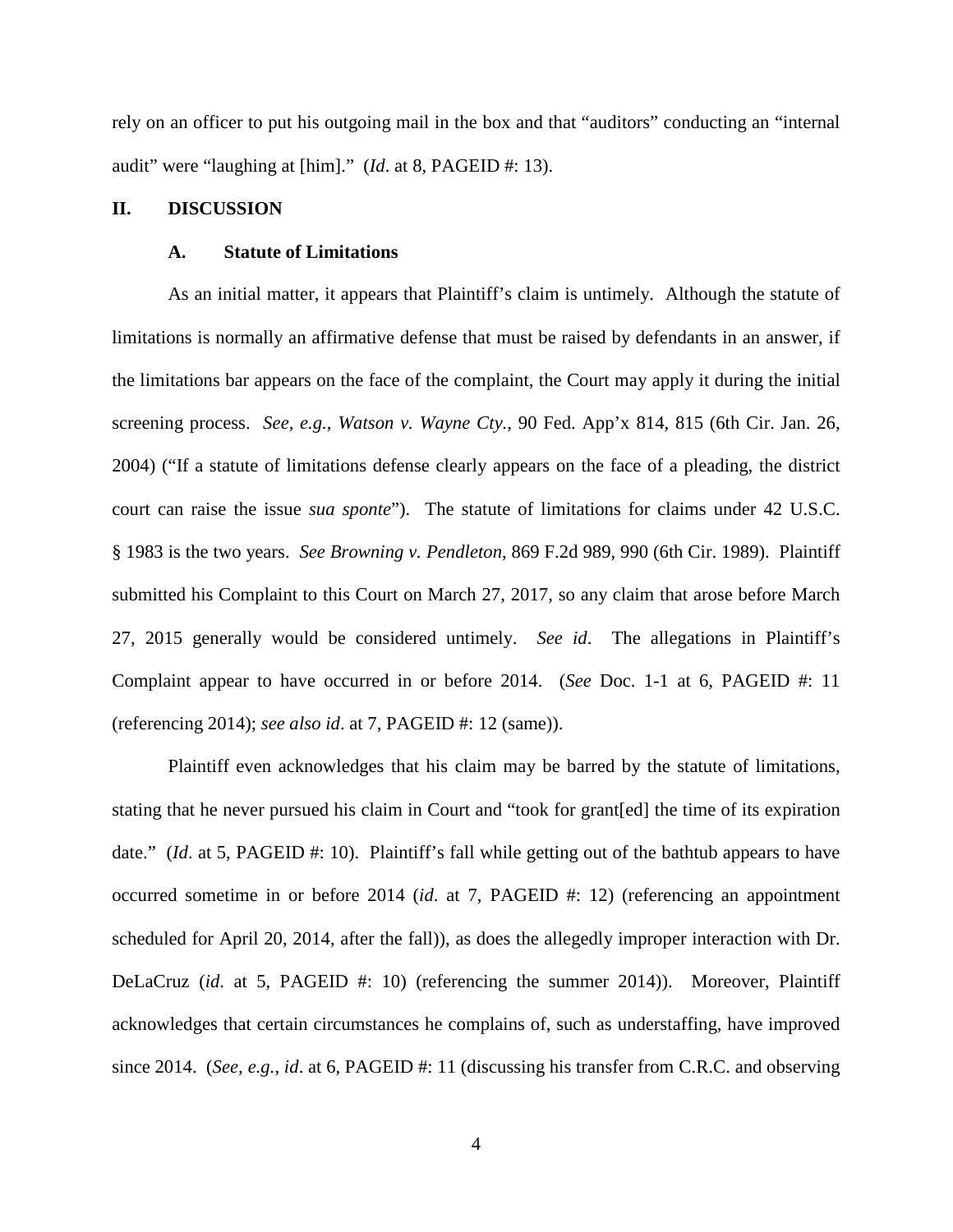that there is "no comparison been medical then and now"); *id*. (noting that "P.C.I. is has definitely tried picking up the pace" by hiring more individuals "to efficiently deal overcrowding of inmates"); *id.* at 9, PAGEID #: 14 (stating that it used to be that the institution "didn't have enough staff for inmate medical care," but "there seem[s] to be very quick treatment for an inmate these days").

Because Plaintiff's claim appears to be time barred, the Court **RECOMMENDS** that the Complaint be **DISMISSED**. *See, e.g.*, *[Smith v. Warren County Sheriff's Dep't](https://1.next.westlaw.com/Link/Document/FullText?findType=Y&serNum=2021490842&pubNum=0000999&originatingDoc=I307999796cc811e1b71fa7764cbfcb47&refType=RP&originationContext=document&transitionType=DocumentItem&contextData=(sc.UserEnteredCitation))*, No. 1:10-cv-113, 2010 WL 761894, at \*2 [\(S.D. Ohio Mar. 2, 2010\)](https://1.next.westlaw.com/Link/Document/FullText?findType=Y&serNum=2021490842&pubNum=0000999&originatingDoc=I307999796cc811e1b71fa7764cbfcb47&refType=RP&originationContext=document&transitionType=DocumentItem&contextData=(sc.UserEnteredCitation)) (applying the statute of limitations to a prisoner screening).

## **B. Failure To State A Claim**

However, to the extent that Plaintiff's claim may fall within the fairly limited circumstances that allow the continuing violation doctrine to apply to a § 1983 claim, *see Wilder v. Collins*, No. 2:12-cv-64, 2012 WL 1606035, at \*3 (S.D. Ohio May 8, 2012), or may otherwise be considered timely, it is subject to dismissal for other reasons.

### **1. Allegedly Inadequate Medical Treatment**

Plaintiff must plead a facially plausible claim that Defendants acted with deliberate indifference to his medical needs. Such a claim has an objective and a subjective component. *Blackmore v. Kalamazoo Cty.*, 390 F.3d 890, 895 (6th Cir. 2004). The objective component "requires a plaintiff to show that the medical need at issue is sufficiently serious," and the subjective component requires "that prison officials have a sufficiently culpable state of mind in denying medical care." *Alspaugh v. McConnell*, 643 F.3d 162, 169 (6th Cir. 2011) (citation omitted) (quotations omitted). Moreover, the Sixth Circuit "disintiguish[es] between cases where the complaint alleges a complete denial of medical care and those cases where the claim is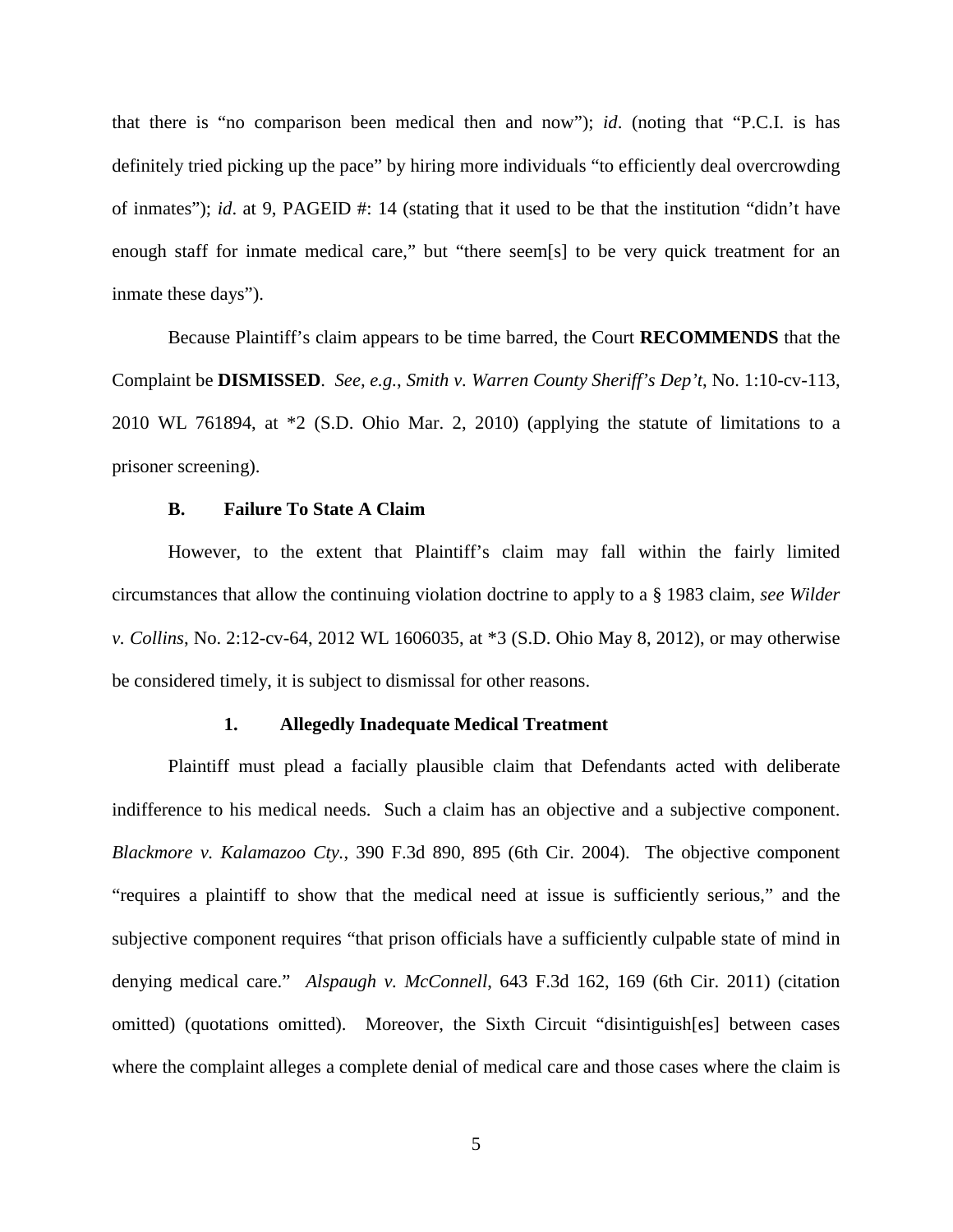that a prisoner received inadequate medical treatment." *Id.* In the latter, "federal courts are generally reluctant to second guess medical judgments" unless the care the plaintiff received was "so woefully inadequate as to amount to no treatment at all." *Id.*

In addition, Eighth Amendment claims may be resolved on the pleadings where the complaint makes clear that, even accepting the allegations, the plaintiff can prove no set of facts in support of the claim. *See LaFlame v. Montgomery Cty. Sheriff's Dep't*, 3 F. App'x 346, 347 (6th Cir. 2001) (holding that "difference of opinion" over "treatment does not state an Eighth Amendment claim"). This is particularly true where the complaint reflects that the plaintiff was indeed receiving some kind of treatment for his ailment. *Dotson v. Wilkinson*, 477 F. Supp. 2d 838, 849 (N.D. Ohio 2007) (dismissing Eighth Amendment claim based on receipt of treatment).

In the Complaint, Plaintiff makes clear that he has received medical treatment, which has included multiple surgeries (Doc. 1-1 at 5, PAGEID #: 10 (referencing the "last operation")), seeing specialists (*id.* at 6, PAGEID #: 11 (stating that "they were actually bringing some Doctor from somewhere in Columbus to claim he was a top surgeon or something")), and undergoing tests (*id*. at 9–10, PAGEID #: 14–15 (referencing an MRI); *id*. at 11, PAGEID #: 16 (explaining that "time after time" his tests demonstrated a serious condition). (*See also id*. at 12, PAGEID #: 17 (referencing "therapy")).

Thus, Plaintiff appears to allege that Defendants violated his rights by refusing to provide him a certain type of treatment. For example, Plaintiff seems to suggest that the medical officials should have sent him to a specialist sooner. (*See id*. at 11, PAGEID #: 16) (stating that tests showed "at the very beginning that [he] had a serious condition that required a specialist to deal [his] circumstances," but Defendants "tried to prove one thing. There was nothing wrong…"). However, "the contention that [Plaintiff] was denied treatment by a specialist is . . . insufficient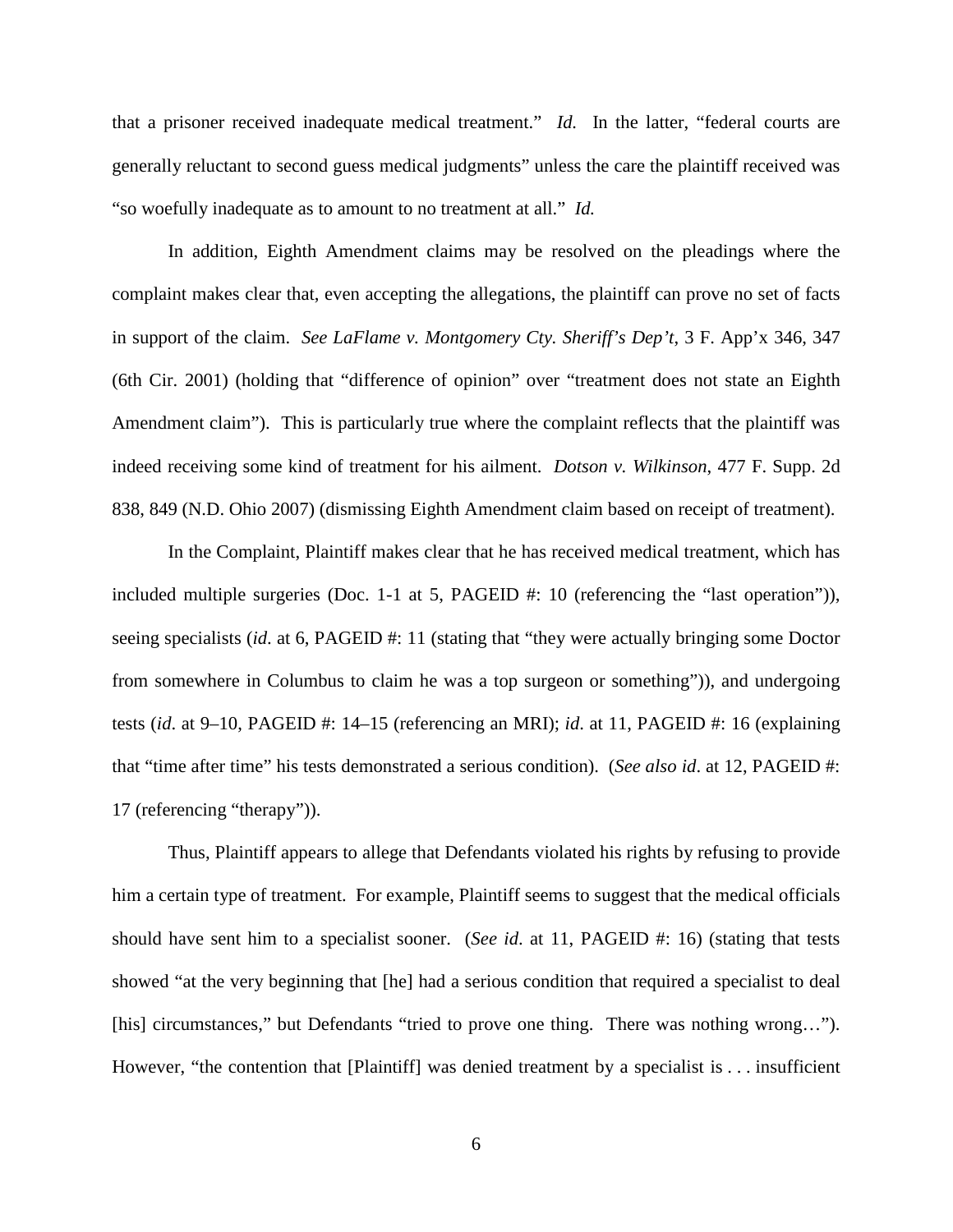to establish a constitutional violation." *Jenkins v. Mohr*, No. 2:14-cv-248, 2014 WL 4748619, at \*7 (S.D. Ohio Sept. 23, 2014) ("Although Plaintiff disagrees with the timing of his referral to a specialist, that disagreement is insufficient to give rise to an Eighth Amendment claim for deliberate indifference."). Consequently, the Court **RECOMMENDS** that the Complaint be **DISMISSED** on this basis.

## **2. Personal Involvement**

Further, in order to plead a cause of action under [42 U.S.C. § 1983,](https://1.next.westlaw.com/Link/Document/FullText?findType=L&pubNum=1000546&cite=42USCAS1983&originatingDoc=I40bfa0d0de2711e6ac07a76176915fee&refType=LQ&originationContext=document&transitionType=DocumentItem&contextData=(sc.Search)) a plaintiff must plead two elements: "(1) a deprivation of a right secured by the Constitution or law of the United States (2) caused by a person acting under color of state law." *[Hunt v. Sycamore Cmty. Sch.](https://1.next.westlaw.com/Link/Document/FullText?findType=Y&serNum=2016947635&pubNum=0000506&originatingDoc=I40bfa0d0de2711e6ac07a76176915fee&refType=RP&fi=co_pp_sp_506_534&originationContext=document&transitionType=DocumentItem&contextData=(sc.Search)#co_pp_sp_506_534)  Dist. Bd. of Educ.*[, 542 F.3d 529, 534 \(6th Cir. 2008\)](https://1.next.westlaw.com/Link/Document/FullText?findType=Y&serNum=2016947635&pubNum=0000506&originatingDoc=I40bfa0d0de2711e6ac07a76176915fee&refType=RP&fi=co_pp_sp_506_534&originationContext=document&transitionType=DocumentItem&contextData=(sc.Search)#co_pp_sp_506_534) (citation omitted). To plead the second element sufficiently, a plaintiff must allege that each defendant had "personal involvement" in the deprivation of his rights. *Grinter v. Knight*[, 532 F.3d 567, 575 \(6th Cir. 2008\)](https://1.next.westlaw.com/Link/Document/FullText?findType=Y&serNum=2016336270&pubNum=0000506&originatingDoc=I40bfa0d0de2711e6ac07a76176915fee&refType=RP&fi=co_pp_sp_506_575&originationContext=document&transitionType=DocumentItem&contextData=(sc.Search)#co_pp_sp_506_575) (citation omitted).

With the exception of Nurse Haggard and Dr. DeLaCruz, Plaintiff's Complaint fails to provide sufficient factual content or context from which the Court could infer that any of the Defendants were involved personally in any violation of his constitutional rights. On this basis, it is **RECOMMENDED** that Plaintiff's Complaint against the Defendants other than Nurse Haggard and Dr. DeLaCruz be **DISMISSED**.

To the extent that Plaintiff's allegations concern Nurse Haggard, they allege that she picked him up from a fall with others and relayed information from a doctor that "nothing was wrong" with Plaintiff. (Doc. 1-1 at 7, PAGEID #: 12). Although it is unclear why, Plaintiff alleges that he was not permitted to leave his cell while Nurse Haggard was working. (*Id*.).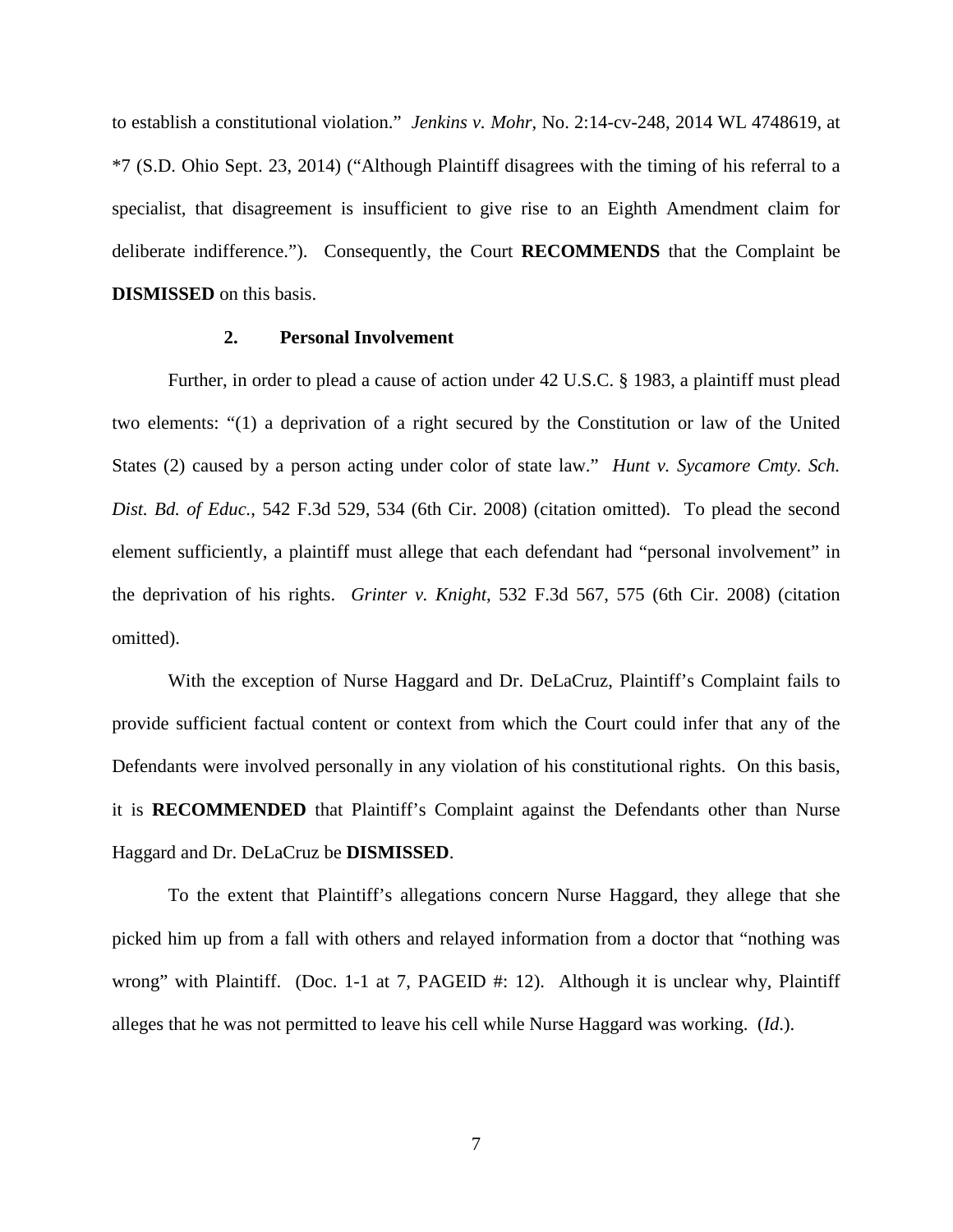Even if it was somehow improper for Nurse Haggard to move Plaintiff after his fall, "[m]edical malpractice does not become a constitutional violation merely because the victim is a prisoner." *Estelle v. Gamble*, 429 U.S. 97, 106 (1976). Rather, "[i]n order to state a cognizable claim, a prisoner must allege acts or omissions sufficiently harmful to evidence deliberate indifference to [his] serious medical needs." *Id*. Further, conveying a doctor's opinion that "nothing was wrong" with Plaintiff and that Plaintiff was confined to his cell while Nurse Haggard was working are allegations insufficient to support Plaintiff's Eighth Amendment claim. *See Blackmore*, 390 F.3d at 895.

As to Plaintiff's allegations against Dr. DeLaCruz, he refers to her as unprofessional (*see* Doc. 1-1 at 6, PAGEID #: 11) and says he felt a "strange aura" when meeting her (*id*. at 9, PAGEID #: 14). He further states that "her assessment of [him] did not convince her enough that [he] should have any of the medications" (*id*. at 10, PAGEID #: 15), although he does not allege that the medications were taken away (*see id*.).

"[A] prisoner's difference of opinion regarding treatment does not rise to the level of an Eighth Amendment violation." *DeFreeze v. Zuberi*, 39 F. App'x 137, 139 (6th Cir. 2002); *see, e.g.*, *Alspaugh*, 643 F.3d at 169 (no deliberate indifference claim where the plaintiff "would have desired more aggressive treatment" but "was at no point denied treatment"); Owens v. *Hutchinson*, 79 F. App'x 159, 161 (6th Cir. 2003) ("A patient's disagreement with his physicians over the proper medical treatment alleges no more than a medical malpractice claim, which is a tort actionable in state court, but is not cognizable as a federal constitutional claim."); *Thomas v. Coble*, 55 F. App'x 748, 749 (6th Cir. 2003) (holding that inmate and medical provider's disagreement "over the preferred medication to treat [inmate's] pain . . . does not support an Eighth Amendment claim"); *LaFlame*, 3 F. App'x at 347; *Dotson*, 477 F. Supp. 2d at 849. In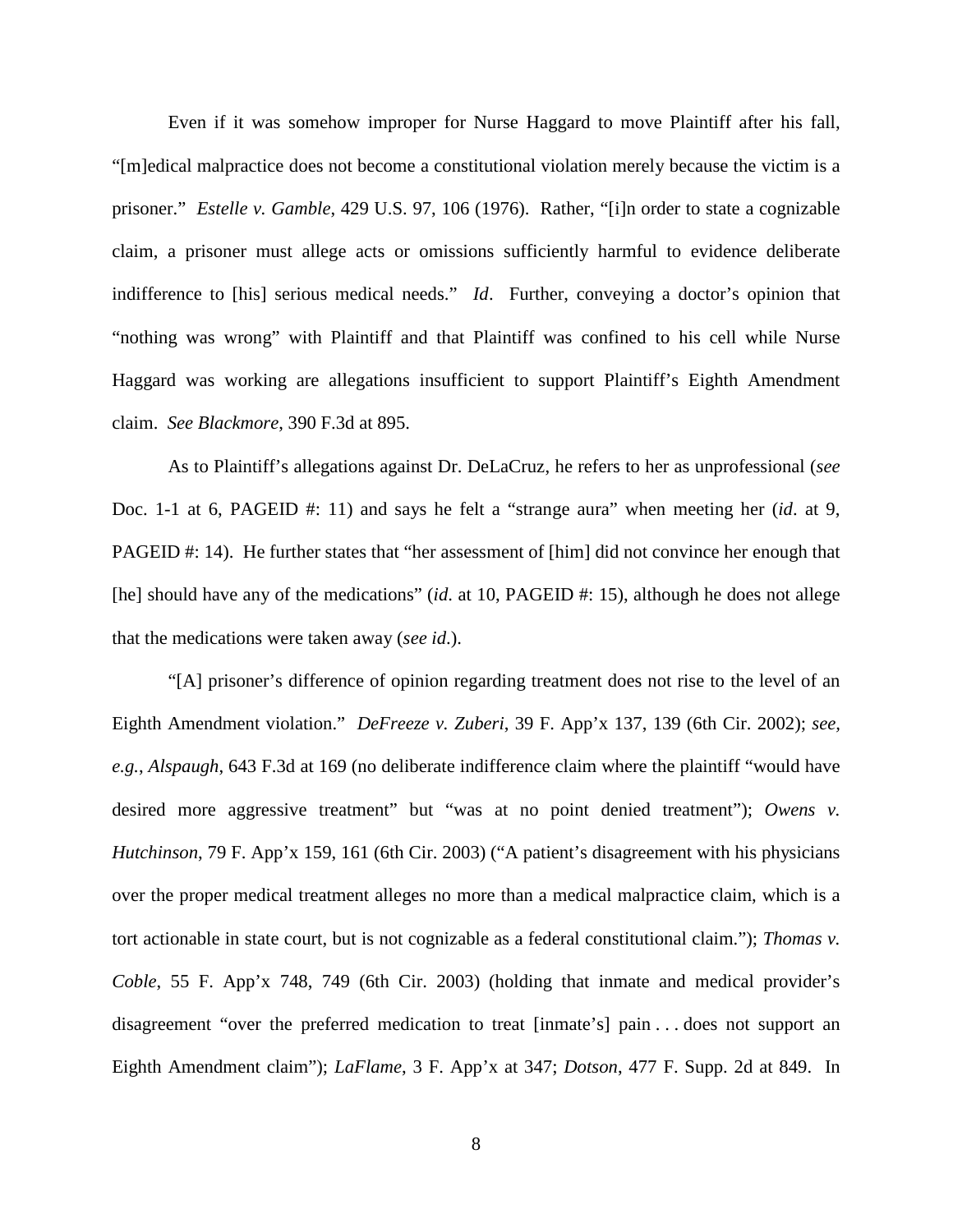sum, nothing in Plaintiff's Complaint demonstrates that his treatment by Dr. DeLaCruz was "so woefully inadequate as to amount to no treatment at all." *See Alspaugh*, 643 F.3d at 169.

Based upon his pleadings, Plaintiff is receiving medical care, and those monitoring his medical care have had a difference of opinion on the type of care he should receive or have not, in Plaintiff's opinion, treated him professionally. For the reasons set forth above, these allegations are insufficient to state a plausible constitutional claim. It is therefore **RECOMMENDED** that Plaintiff's Complaint be **DISMISSED**.

## **III. CONCLUSION**

For the reasons stated, it is **RECOMMENDED** that Plaintiff's Complaint be **DISMISSED**.

### **Procedure on Objections**

If any party objects to this Report and Recommendation, that party may, within fourteen (14) days of the date of this Report, file and serve on all parties written objections to those specific proposed findings or recommendations to which objection is made, together with supporting authority for the objection(s). A Judge of this Court shall make a *de novo* determination of those portions of the Report or specified proposed findings or recommendations to which objection is made. Upon proper objections, a Judge of this Court may accept, reject, or modify, in whole or in part, the findings or recommendations made herein, may receive further evidence or may recommit this matter to the Magistrate Judge with instructions. 28 U.S.C.  $§ 636(b)(1).$ 

The parties are specifically advised that failure to object to the Report and Recommendation will result in a waiver of the right to have the District Judge review the Report and Recommendation *de novo*, and also operates as a waiver of the right to appeal the decision of